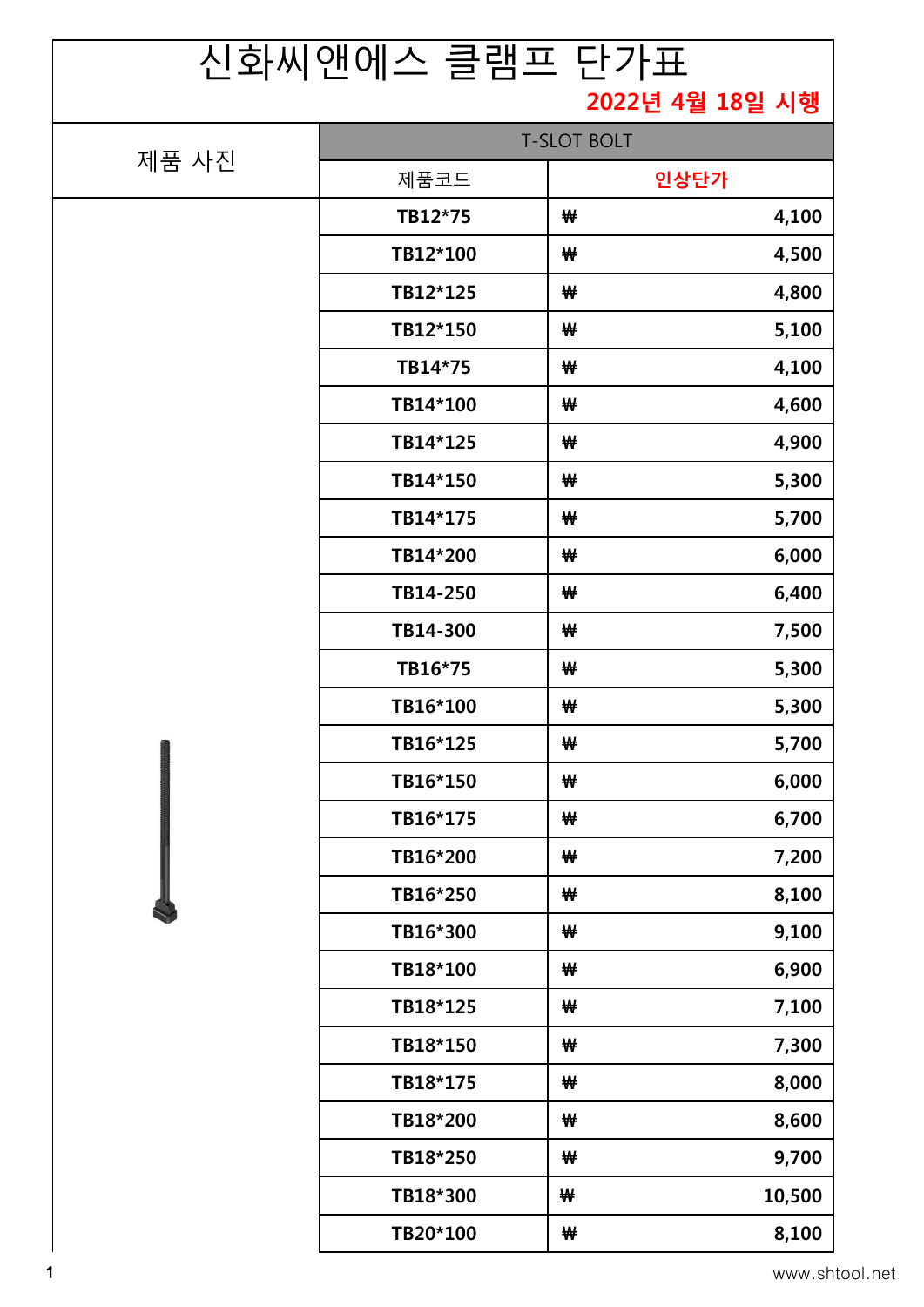| TB20*125 | ₩ | 8,600  |
|----------|---|--------|
| TB20*150 | ₩ | 9,100  |
| TB20*175 | ₩ | 9,400  |
| TB20*200 | ₩ | 9,600  |
| TB20*250 | ₩ | 10,200 |
| TB20*300 | ₩ | 10,800 |
| TB20*350 | ₩ | 11,400 |
| TB20*400 | ₩ | 12,500 |
| TB22*100 | ₩ | 9,000  |
| TB22*125 | ₩ | 9,300  |
| TB22*150 | ₩ | 10,400 |
| TB22*175 | ₩ | 11,100 |
| TB22*200 | ₩ | 12,100 |
| TB22*250 | ₩ | 13,700 |
| TB22*300 | ₩ | 14,800 |
| TB22*350 | ₩ | 15,800 |
| TB22*400 | ₩ | 17,000 |
| TB24*100 | ₩ | 10,800 |
| TB24*125 | ₩ | 11,100 |
| TB24*150 | ₩ | 11,800 |
| TB24*175 | ₩ | 12,800 |
| TB24*200 | ₩ | 13,500 |
| TB24*250 | ₩ | 15,100 |
| TB24*300 | ₩ | 16,600 |
| TB24*350 | ₩ | 17,900 |
| TB24*400 | ₩ | 19,000 |
| TB27*150 | ₩ | 16,100 |
| TB27*200 | ₩ | 18,800 |
| TB27*250 | ₩ | 22,500 |
| TB27*300 | ₩ | 26,200 |
| TB27*350 | ₩ | 31,500 |
| TB27*400 | ₩ | 37,800 |
|          |   |        |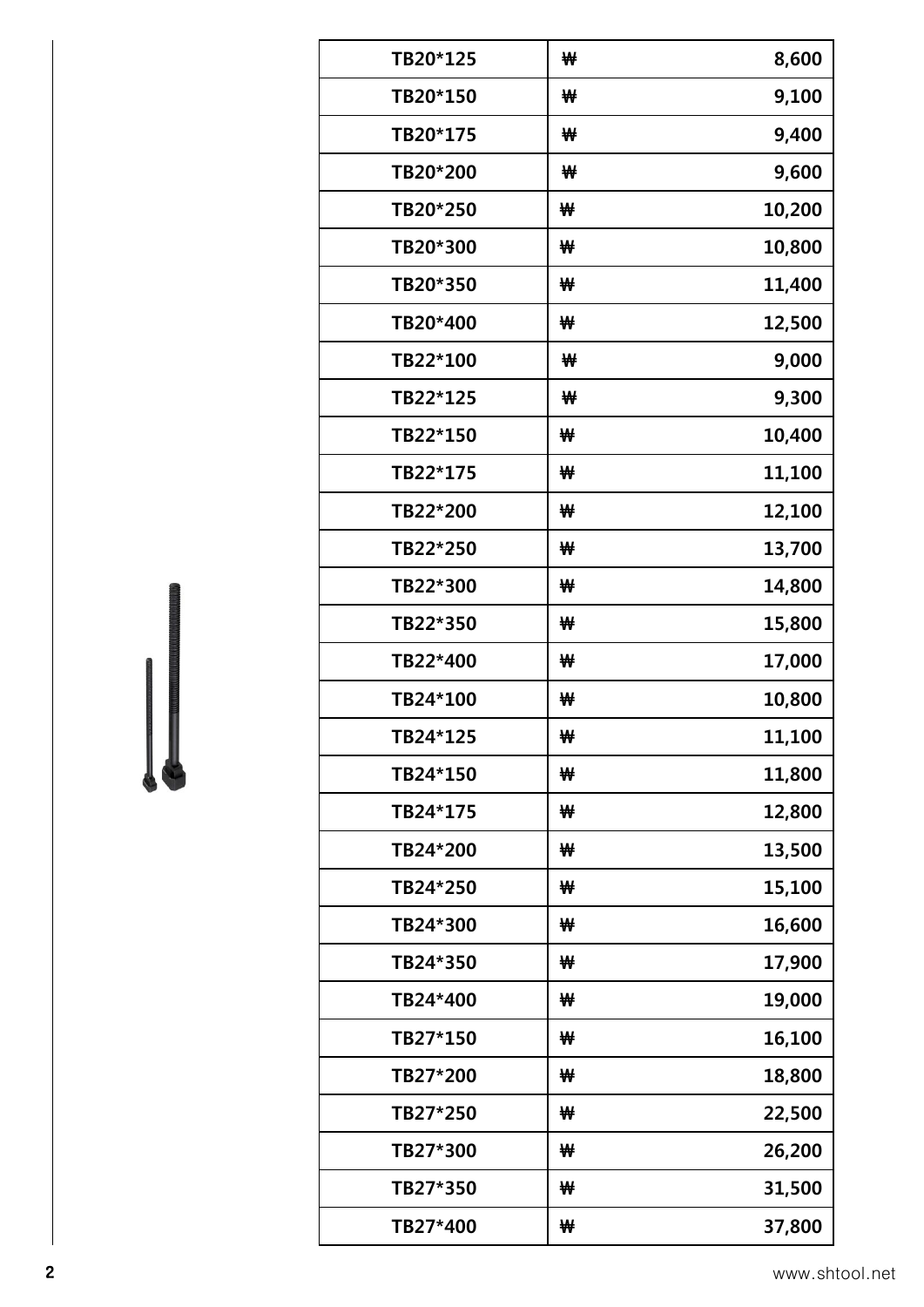| TB30*150        | ₩                | 29,700 |
|-----------------|------------------|--------|
| TB30*200        | ₩                | 33,100 |
| TB30*250        | ₩                | 37,600 |
| TB30*300        | ₩                | 42,300 |
| TB30*350        | ₩                | 47,000 |
| TB30*400        | ₩                | 51,700 |
|                 | <b>STUD BOLT</b> |        |
| SB10-75         | ₩                | 1,300  |
| SB10-100        | ₩                | 1,400  |
| SB10-125        | ₩                | 1,500  |
| SB10-150        | ₩                | 1,600  |
| SB10-175        | ₩                | 1,700  |
| SB1/2*100       | ₩                | 1,300  |
| SB1/2*125       | ₩                | 1,400  |
| SB1/2*150       | ₩                | 1,500  |
| SB1/2*175       | ₩                | 1,600  |
| SB1/2*200       | ₩                | 1,700  |
| SB12*75         | ₩                | 1,300  |
| SB12*100        | ₩                | 1,400  |
| SB12*125        | ₩                | 1,500  |
| <b>SB12*150</b> | ₩                | 1,600  |
| SB12*175        | ₩                | 1,700  |
| SB12*200        | ₩                | 1,800  |
| SB12*250        | ₩                | 1,900  |
| SB14*100        | ₩                | 1,400  |
| SB14*125        | ₩                | 1,500  |
| SB14*150        | ₩                | 1,600  |
| SB14*175        | ₩                | 1,700  |
| <b>SB14*200</b> | ₩                | 2,000  |
| <b>SB14*250</b> | ₩                | 2,200  |
| <b>SB14*300</b> | ₩                | 2,800  |
| SB16*100        | ₩                | 1,600  |
|                 |                  |        |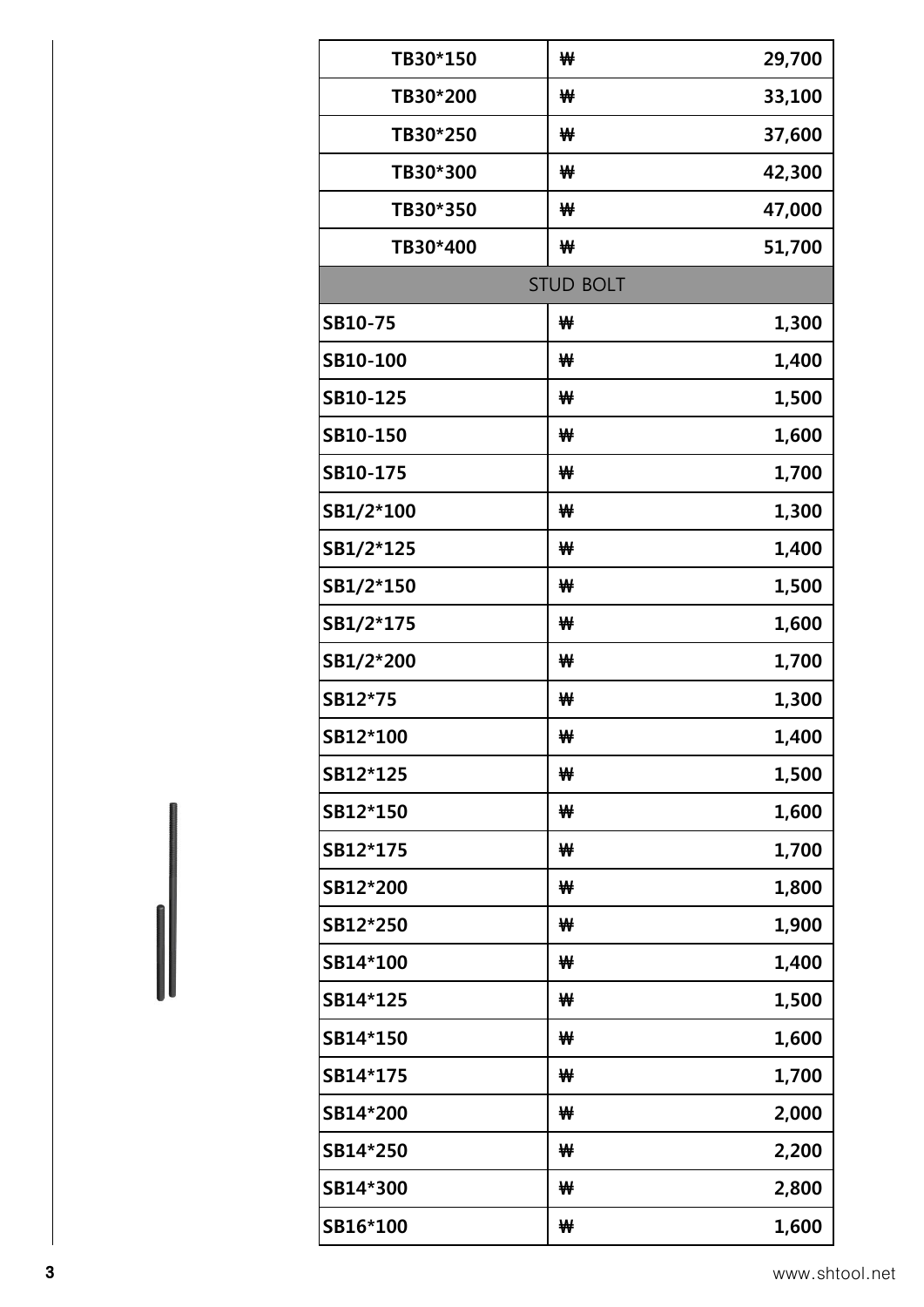| SB16*125        | ₩ | 1,700 |
|-----------------|---|-------|
| SB16*150        | ₩ | 2,000 |
| SB16*175        | ₩ | 2,200 |
| SB16*200        | ₩ | 2,500 |
| SB16*250        | ₩ | 2,700 |
| SB16*300        | ₩ | 3,300 |
| SB16*350        | ₩ | 4,000 |
| SB16*400        | ₩ | 4,600 |
| SB16*450        | ₩ | 5,800 |
| SB16*500        | ₩ | 6,400 |
| SB18*100        | ₩ | 2,000 |
| SB18*125        | ₩ | 2,200 |
| SB18*150        | ₩ | 2,300 |
| SB18*175        | ₩ | 2,500 |
| SB18*200        | ₩ | 2,800 |
| SB18*250        | ₩ | 3,300 |
| SB18*300        | ₩ | 4,100 |
| SB18*350        | ₩ | 4,900 |
| <b>SB18*400</b> | ₩ | 5,800 |
| SB18*450        | ₩ | 6,600 |
| SB18*500        | ₩ | 7,200 |
| SB20*100        | ₩ | 2,500 |
| SB20*125        | ₩ | 2,600 |
| SB20*150        | ₩ | 2,800 |
| SB20*175        | ₩ | 2,900 |
| SB20*200        | ₩ | 3,300 |
| SB20*250        | ₩ | 4,200 |
| SB20*300        | ₩ | 5,200 |
| SB20*350        | ₩ | 5,800 |
| SB20*400        | ₩ | 6,700 |
| SB20*450        | ₩ | 7,700 |
| SB20*500        | ₩ | 8,800 |
|                 |   |       |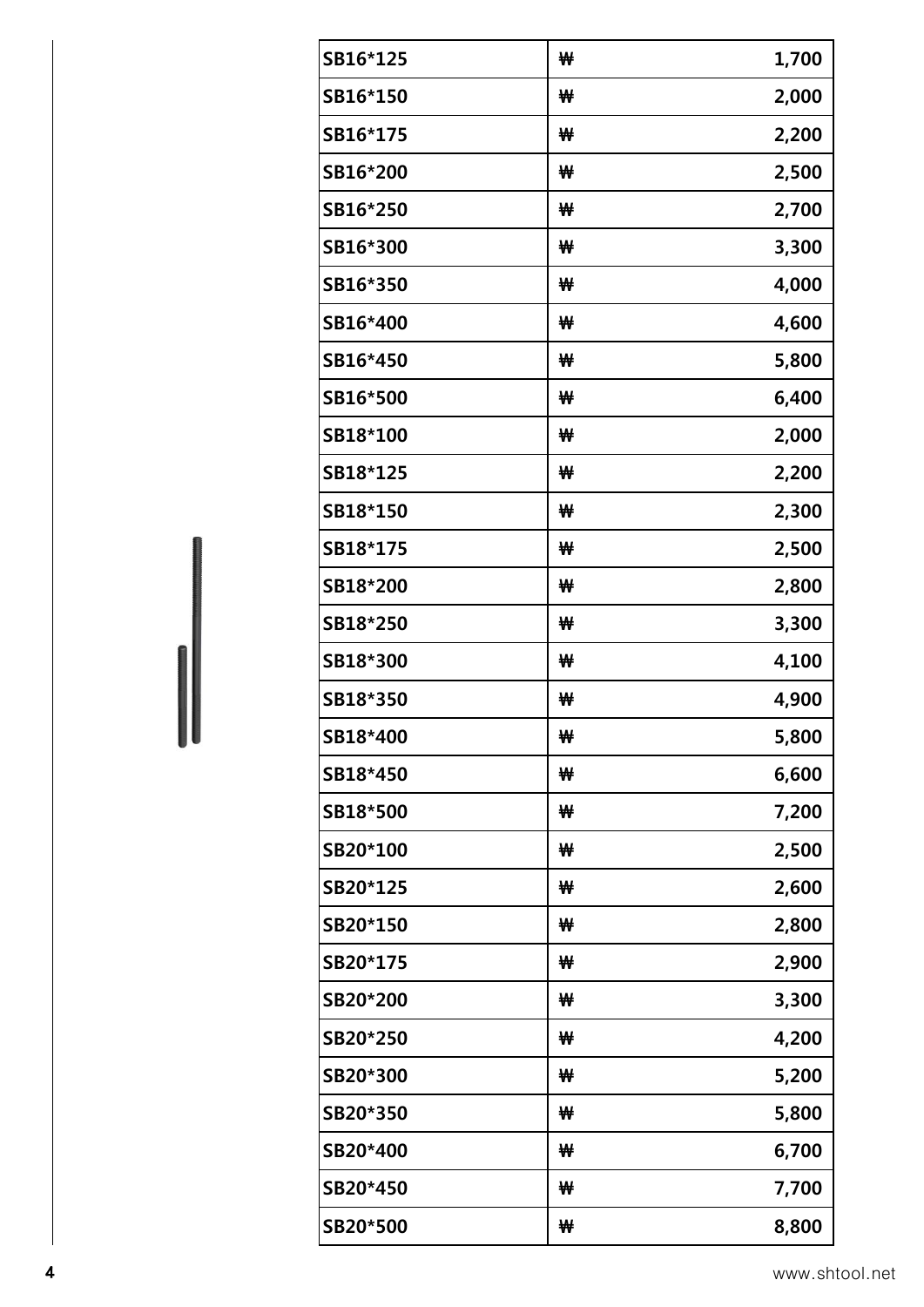| SB22*100 | ₩ | 2,900  |
|----------|---|--------|
| SB22*125 | ₩ | 3,300  |
| SB22*150 | ₩ | 3,400  |
| SB22*175 | ₩ | 3,500  |
| SB22*200 | ₩ | 4,600  |
| SB22*250 | ₩ | 5,100  |
| SB22*300 | ₩ | 6,100  |
| SB22*350 | ₩ | 7,300  |
| SB22*400 | ₩ | 9,100  |
| SB22*450 | ₩ | 9,900  |
| SB22*500 | ₩ | 11,500 |
| SB24*100 | ₩ | 3,300  |
| SB24*125 | ₩ | 3,800  |
| SB24*150 | ₩ | 3,900  |
| SB24*175 | ₩ | 4,200  |
| SB24*200 | ₩ | 4,900  |
| SB24*250 | ₩ | 6,100  |
| SB24*300 | ₩ | 7,400  |
| SB24*350 | ₩ | 8,600  |
| SB24*400 | ₩ | 10,000 |
| SB24*450 | ₩ | 10,800 |
| SB24*500 | ₩ | 11,700 |
| SB27*150 | ₩ | 7,300  |
| SB27*200 | ₩ | 8,100  |
| SB27*250 | ₩ | 9,400  |
| SB27*300 | ₩ | 11,100 |
| SB27*350 | ₩ | 12,900 |
| SB27*400 | ₩ | 15,800 |
| SB27*500 | ₩ | 19,900 |
| SB30*150 | ₩ | 7,900  |
| SB30*200 | ₩ | 9,100  |
| SB30*250 | ₩ | 11,600 |
|          |   |        |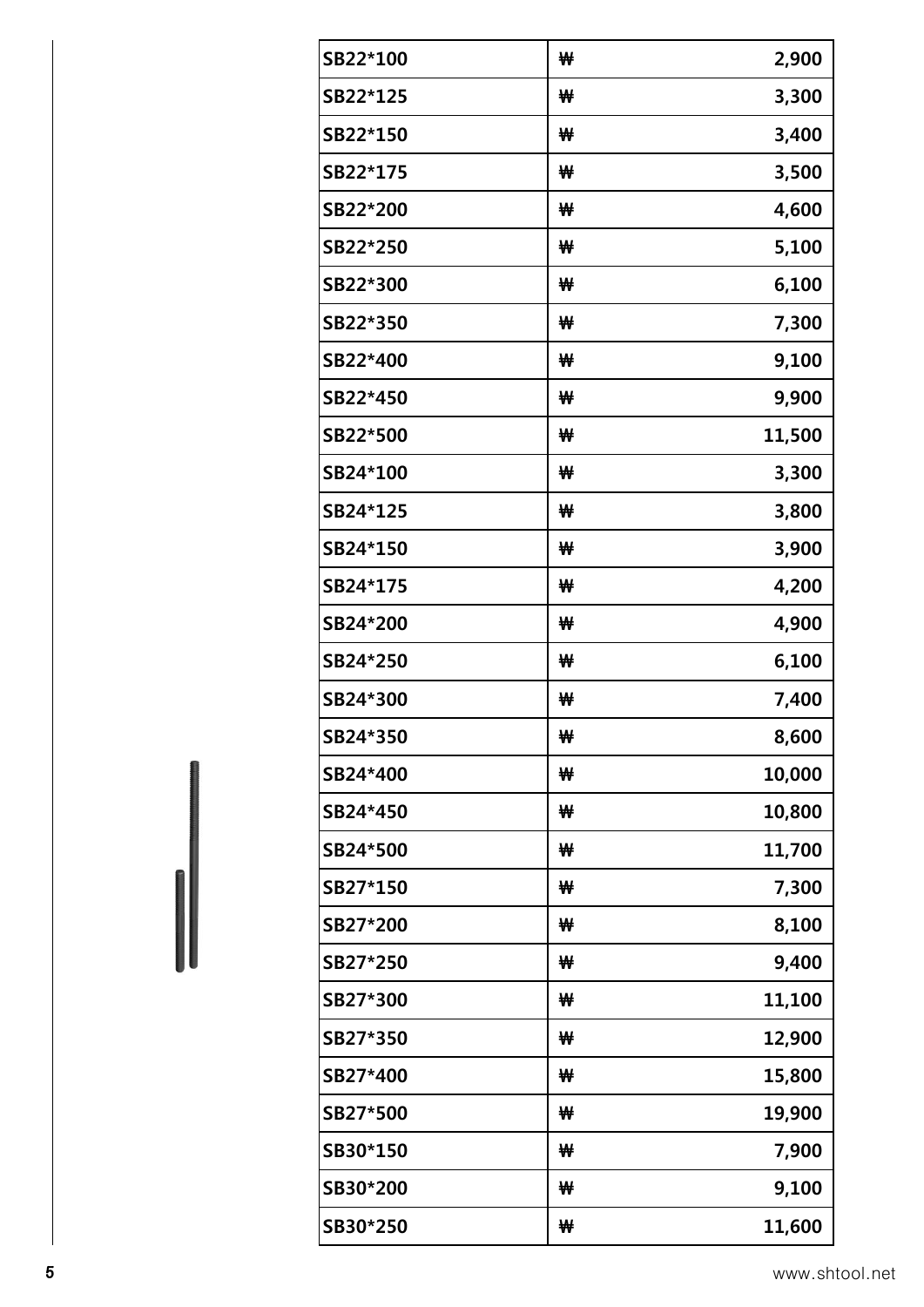| SB30*300               | ₩                              | 13,200    |
|------------------------|--------------------------------|-----------|
| SB30*350               | ₩                              | 15,800    |
| SB30*400               | ₩                              | 18,500    |
| SB30*500               | ₩                              | 23,800    |
|                        | ROTARY T-SLOT BOLT             |           |
| <b>RTB-20</b>          | ₩                              | 11,700    |
| <b>RTB-24</b>          | ₩                              | 14,900    |
| <b>RTB-30</b>          | ₩                              | 33,600    |
| RTB-30 L*200           | ₩                              | 40,900    |
|                        | ROTARY T-SLOT NUT              |           |
| <b>RTN-14</b>          | ₩                              | 7,600     |
| <b>RTN-16</b>          | ₩                              | 8,500     |
| <b>RTN-18</b>          | ₩                              | 10,500    |
| <b>RTN-20</b>          | ₩                              | 11,800    |
| <b>RTN-22</b>          | ₩                              | 14,100    |
| <b>RTN-24</b>          | ₩                              | 17,300    |
| <b>RTN-27</b>          | ₩                              | 22,800    |
| <b>RTN-30</b>          | ₩                              | 26,400    |
|                        | MILLING CLAMPING SET           |           |
| $MCS-1/2$<br>(2호기)     | ₩                              | 220,000   |
| <b>MCS-12</b>          | ₩                              | 220,000   |
| <b>MCS-14</b><br>(2호기) | ₩                              | 270,000   |
| <b>MCS-16</b><br>(3호기) | ₩                              | 430,000   |
| <b>MCS-18</b><br>(5호기) | ₩                              | 490,000   |
| <b>MCS-20</b><br>(9호기) | ₩                              | 680,000   |
| <b>MCS-22</b>          | ₩                              | 700,000   |
| <b>MCS-24</b>          | ₩                              | 730,000   |
|                        | SIDE VISE (2개 1SET) TB,FN,FW포함 |           |
| <b>SV-90</b>           | ₩                              | 690,000   |
| <b>SV-125</b>          | ₩                              | 980,000   |
| <b>SV-150</b>          | ₩                              | 1,340,000 |
| <b>SV-200</b>          | ₩                              | 1,720,000 |

Т







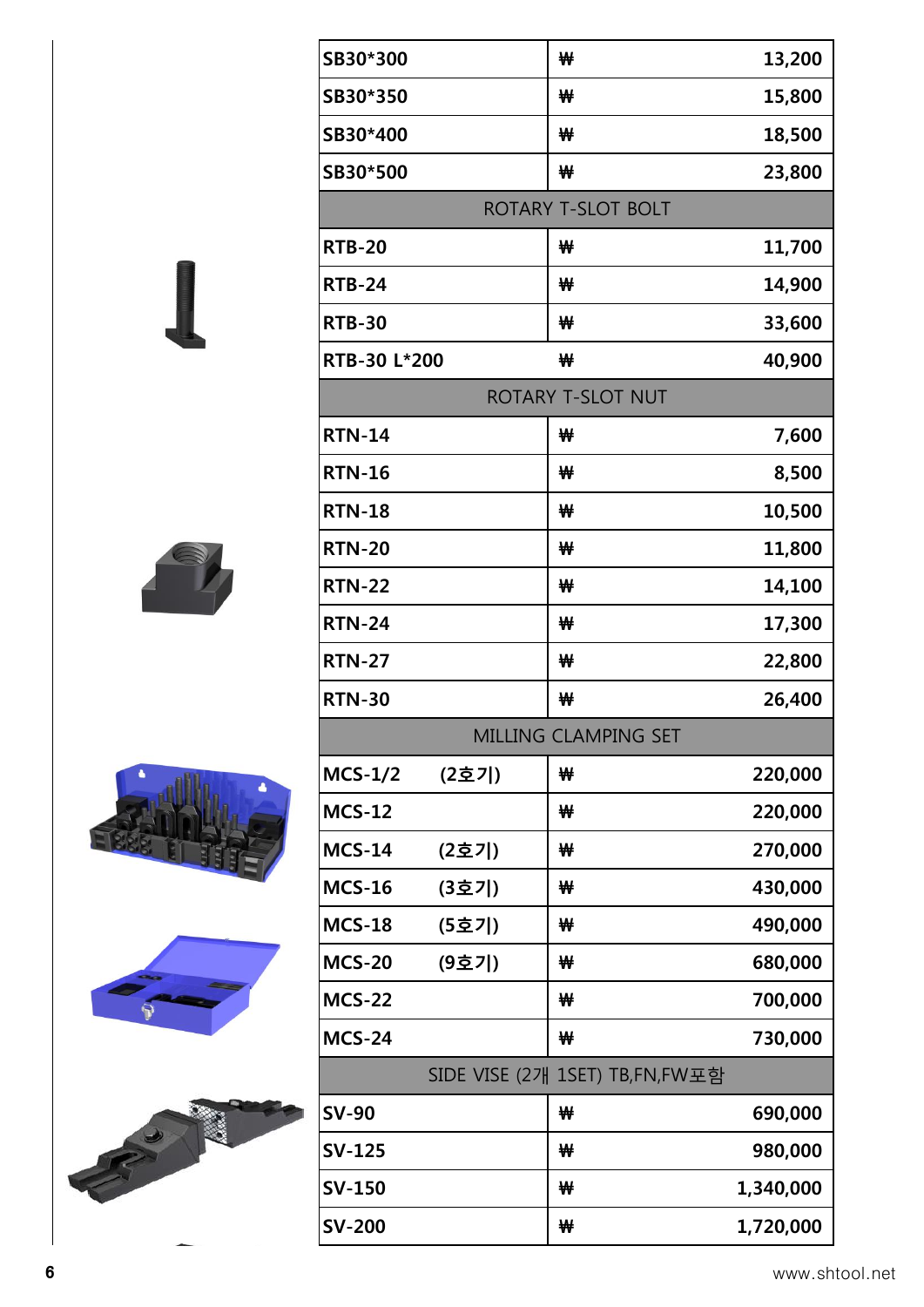| SIDE VISE A/B (2개 1SET) TB,FN,FW포함 |                   |         |
|------------------------------------|-------------------|---------|
| <b>SVAT-16</b>                     | ₩                 | 462,000 |
| <b>SVBT-16</b>                     | ₩                 | 462,000 |
|                                    | LEVELING BLOCK    |         |
| <b>LBA-125</b>                     | ₩                 | 131,000 |
| <b>LBA-170</b>                     | ₩                 | 198,000 |
| <b>LBA-215</b>                     | ₩                 | 279,000 |
| <b>LBB-200</b>                     | ₩                 | 228,000 |
| <b>LBB-250</b>                     | ₩                 | 280,000 |
| <b>LBC-100</b>                     | ₩                 | 99,000  |
| <b>LBC-200</b>                     | ₩                 | 235,000 |
| <b>LBC-300</b>                     | ₩                 | 550,000 |
| <b>LBD-200</b>                     | ₩                 | 310,000 |
| <b>LBD-250</b>                     | ₩                 | 343,000 |
| <b>LBD-300</b>                     | ₩                 | 490,000 |
|                                    | <b>LEVEL PAD</b>  |         |
| <b>SLP-10</b>                      | ₩                 | 120,000 |
| <b>SLP-15</b>                      | ₩                 | 208,000 |
| <b>SLP-20</b>                      | ₩                 | 262,000 |
| <b>SLP-30</b>                      | ₩                 | 446,000 |
|                                    | <b>T-SLOT NUT</b> |         |
| <b>TN-10</b>                       | ₩                 | 3,200   |
| $TN-1/2$                           | ₩                 | 3,200   |
| $TN-12$                            | ₩                 | 3,200   |
| $TN-14$                            | ₩                 | 3,200   |
| <b>TN-16</b>                       | ₩                 | 3,900   |
| <b>TN-18</b>                       | ₩                 | 5,100   |
| <b>TN-20</b>                       | ₩                 | 5,800   |
| <b>TN-22</b>                       | ₩                 | 6,600   |
| <b>TN-24</b>                       | ₩                 | 7,100   |
| <b>TN-27</b>                       | ₩                 | 11,000  |
| <b>TN-30</b>                       | ₩                 | 15,000  |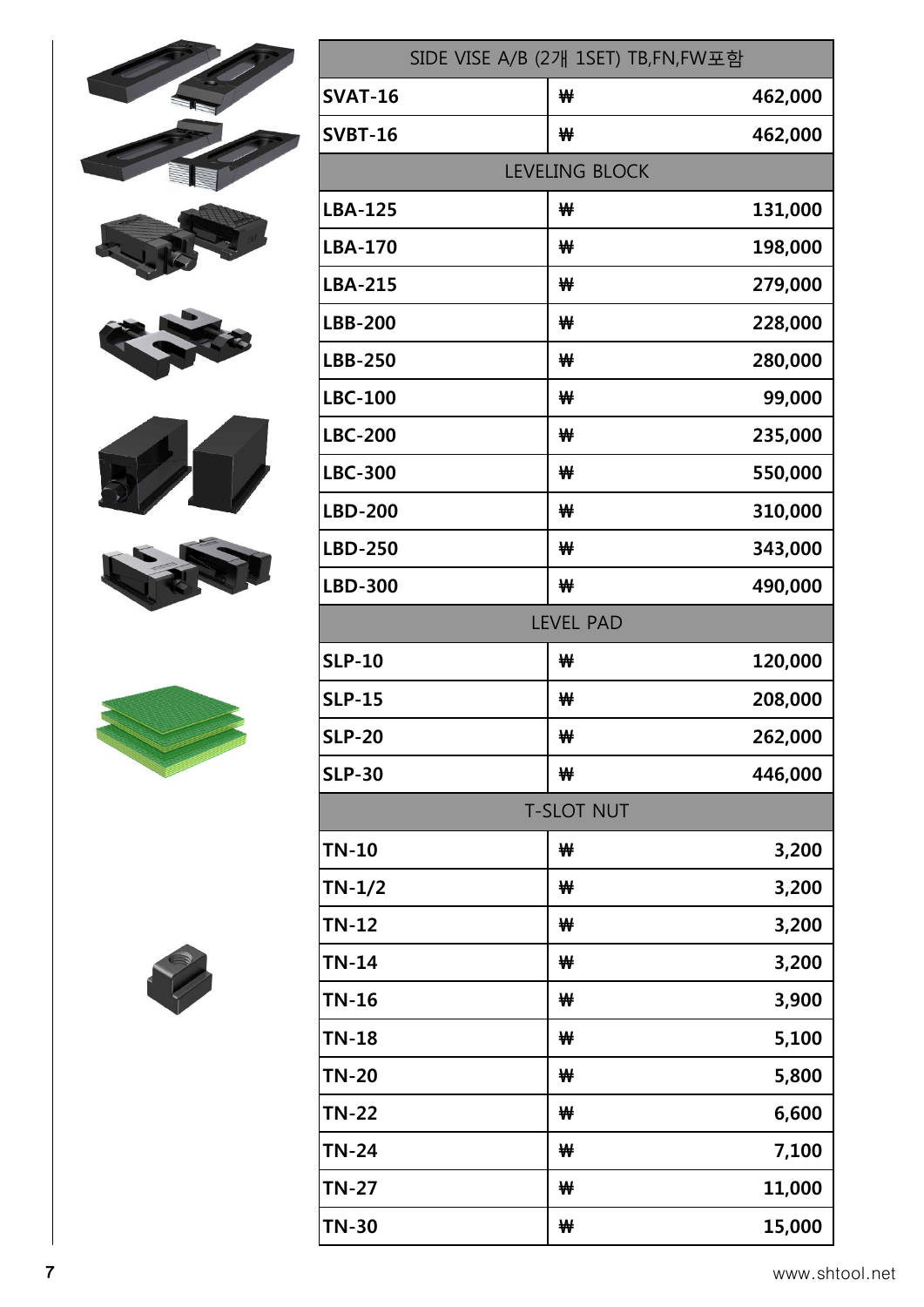|                   | <b>FLANGED NUT</b>  |        |
|-------------------|---------------------|--------|
| <b>FN-10</b>      | ₩                   | 2,100  |
| $FN-1/2$          | ₩                   | 2,100  |
| $FN-12$           | ₩                   | 2,100  |
| <b>FN-14</b>      | ₩                   | 2,100  |
| <b>FN-16</b>      | ₩                   | 2,300  |
| <b>FN-18</b>      | ₩                   | 2,700  |
| <b>FN-20</b>      | ₩                   | 2,900  |
| <b>FN-22</b>      | ₩                   | 3,300  |
| <b>FN-24</b>      | ₩                   | 3,500  |
| <b>FN-27</b>      | ₩                   | 5,200  |
| <b>FN-30</b>      | ₩                   | 7,100  |
| $FN-16(27)$       | ₩                   | 2,800  |
| $FN-16(36)$       |                     |        |
| $FN-18(36)$       |                     |        |
| $FN-20(36)$       | ₩                   | 3,900  |
| $FN-22(36)$       |                     |        |
|                   | <b>COUPLING NUT</b> |        |
| $CN-1/2$          | ₩                   | 2,900  |
| $CN-12$           | ₩                   | 2,900  |
| $CN-14$           | ₩                   | 2,900  |
| $CN-16$           | ₩                   | 3,500  |
| $CN-18$           | ₩                   | 4,600  |
| <b>CN-20</b>      | ₩                   | 5,200  |
| W<br><b>CN-22</b> | ₩                   | 6,400  |
| <b>CN-24</b>      | ₩                   | 7,900  |
| <b>CN-27</b>      | ₩                   | 12,400 |
| <b>CN-30</b>      | ₩                   | 16,600 |
|                   | PRESS CLAMP         |        |
| PC-75(16.18.20)   | ₩                   | 22,000 |
| PC-100(20.22.24)  | ₩                   | 27,000 |
| $PC-100(27)$      | ₩                   | 33,000 |









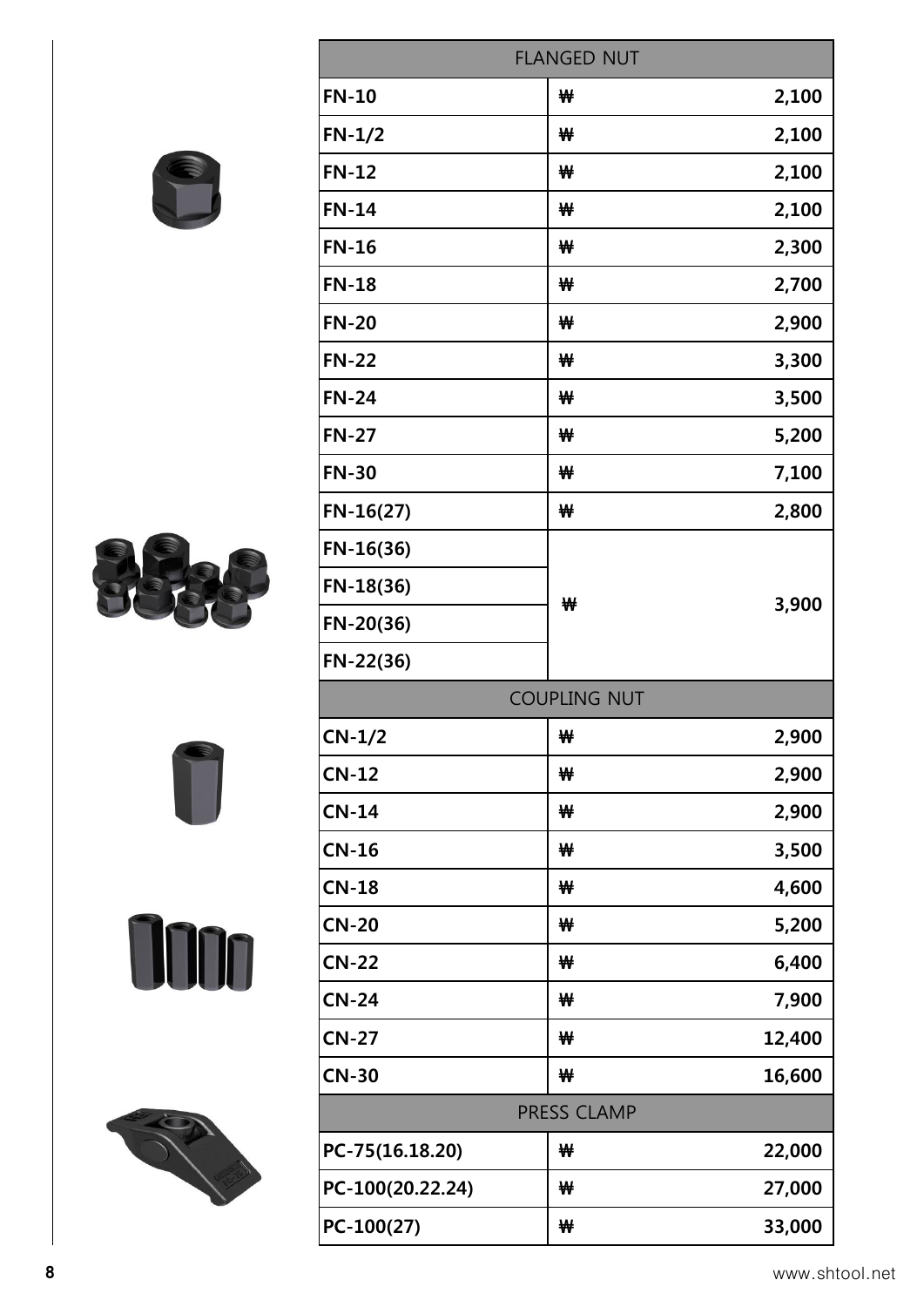|  |                        | PLAIN CLAMP                     |         |  |  |
|--|------------------------|---------------------------------|---------|--|--|
|  | <b>PC-100</b>          | ₩                               | 7,900   |  |  |
|  | <b>PC-125</b>          | ₩                               | 11,900  |  |  |
|  | <b>PC-150</b>          | ₩                               | 14,000  |  |  |
|  | <b>PC-160</b>          | ₩                               | 21,700  |  |  |
|  | <b>PC-200</b>          | ₩                               | 32,000  |  |  |
|  | <b>PC-250</b>          | ₩                               | 56,000  |  |  |
|  | <b>PC-315</b>          | ₩                               | 101,200 |  |  |
|  |                        | POWER VISE CLAMP                |         |  |  |
|  | <b>PVC-17</b>          | ₩                               | 25,000  |  |  |
|  | <b>PVC-20</b>          | ₩                               | 26,000  |  |  |
|  | <b>PVC-25</b>          | ₩                               | 32,000  |  |  |
|  |                        | DUAL MOLD CLAMP (바디+FW+SPB 포함)  |         |  |  |
|  | <b>DMC-120</b>         | ₩                               | 47,000  |  |  |
|  | <b>DMC-165</b>         | ₩                               | 63,000  |  |  |
|  | <b>DMC-200</b>         | ₩                               | 83,000  |  |  |
|  | PT CLAMP (PTW 반달와샤 포함) |                                 |         |  |  |
|  | <b>PT-30</b>           | ₩                               | 10,700  |  |  |
|  | <b>PT-40</b>           | ₩                               | 16,300  |  |  |
|  | <b>PT-60</b>           | ₩                               | 25,800  |  |  |
|  | PT-60(H) TYPE          | ₩                               | 25,800  |  |  |
|  | <b>PT-80</b>           | ₩                               | 29,000  |  |  |
|  | <b>PT-120</b>          | ₩                               | 91,000  |  |  |
|  |                        | PIVOT WASHER (반달와샤만)            |         |  |  |
|  | <b>PTW-30</b>          | ₩                               | 1,800   |  |  |
|  | <b>PTW-40</b>          | ₩                               | 1,900   |  |  |
|  | <b>PTW-60</b>          | ₩                               | 2,400   |  |  |
|  | <b>PTW-80</b>          | ₩                               | 2,400   |  |  |
|  | <b>PTW-120</b>         | ₩                               | 11,100  |  |  |
|  |                        | PLAIN SCREW CLAMP (SPB 받침볼트 포함) |         |  |  |
|  | <b>PSC-100</b>         | ₩                               | 10,600  |  |  |
|  | <b>PSC-125</b>         | ₩                               | 16,200  |  |  |

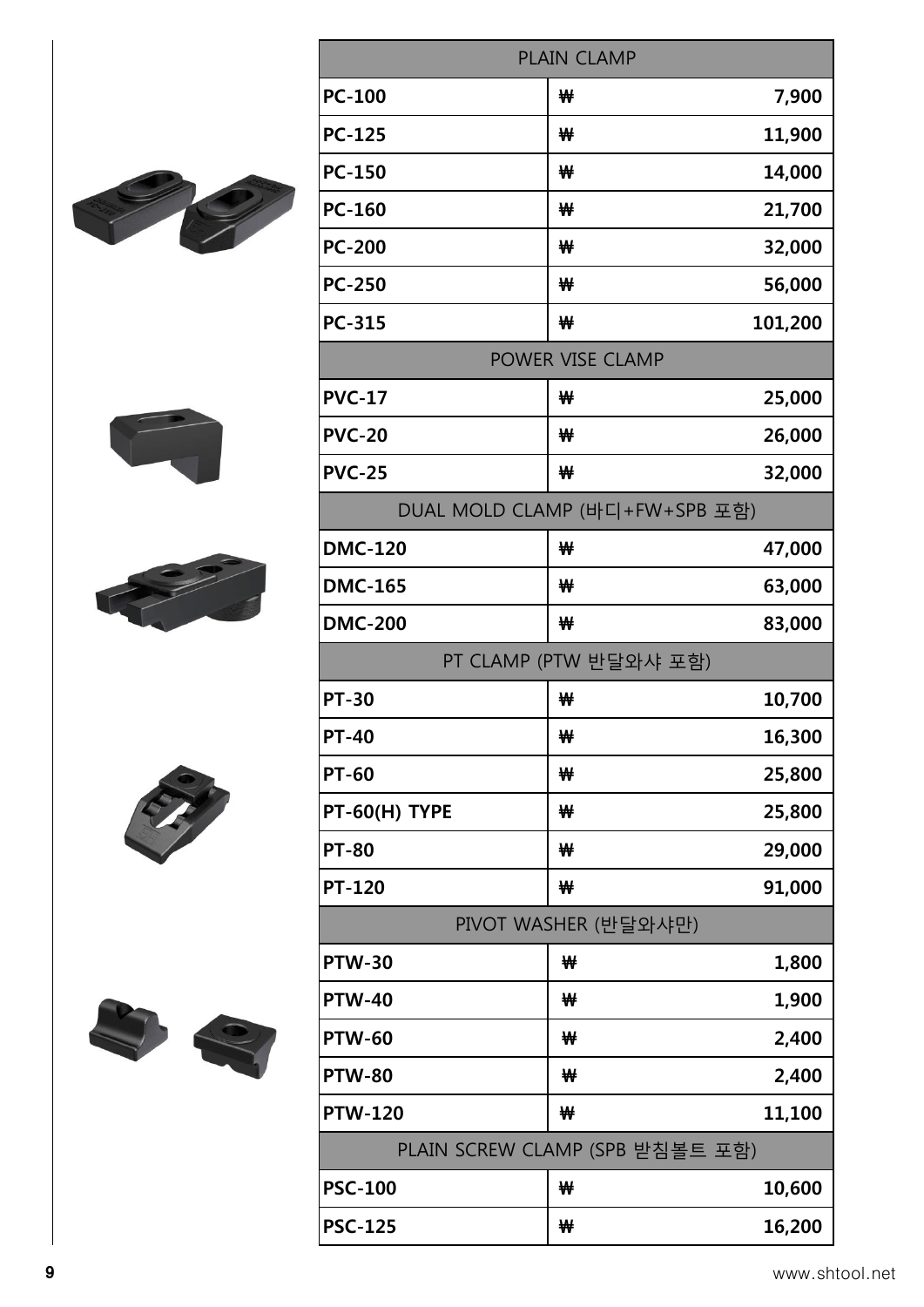

| <b>PSC-315</b> | ₩                        | 109,000 |
|----------------|--------------------------|---------|
|                | SUPPORT BOLT (받침볼트만)     |         |
| SPB-12(육각)     | ₩                        | 1,000   |
| <b>SPB-16</b>  | ₩                        | 3,900   |
| <b>SPB-20</b>  | ₩                        | 5,300   |
| <b>SPB-24</b>  | ₩                        | 7,800   |
| SPB-30(육각)     | ₩                        | 7,500   |
|                | <b>STEP CLAMP</b>        |         |
| <b>SC-100</b>  | ₩                        | 10,500  |
| <b>SC-125</b>  | ₩                        | 14,000  |
| SC-150         | ₩                        | 16,500  |
| SC-160         | ₩                        | 24,200  |
| <b>SC-200</b>  | ₩                        | 35,000  |
| <b>SC-250</b>  | ₩                        | 59,700  |
| SC-315         | ₩                        | 107,000 |
|                | <b>STEP BLOCK</b>        |         |
| SBC-45(25T)    | ₩                        | 7,000   |
| SBC-60(38T)    | ₩                        | 10,500  |
| SBC-100(30T)   | ₩                        | 13,200  |
| SBC-100(38T)   | ₩                        | 18,500  |
| SBC-150(38T)   | ₩                        | 39,300  |
|                | <b>CENTER SCREW JACK</b> |         |
| <b>CSJ-50</b>  | ₩                        | 31,400  |
| <b>CSJ-70</b>  | ₩                        | 34,900  |
| <b>CSJ-95</b>  | ₩                        | 43,500  |
| <b>CSJ-130</b> | ₩                        | 52,600  |
|                | <b>COUPLING JACK</b>     |         |

**CJ30 ₩ 43,000**

**PSC-150 ₩ 18,200**

**PSC-160 ₩ 27,800**

**PSC-200 ₩ 39,400**

**PSC-250 ₩ 65,000**







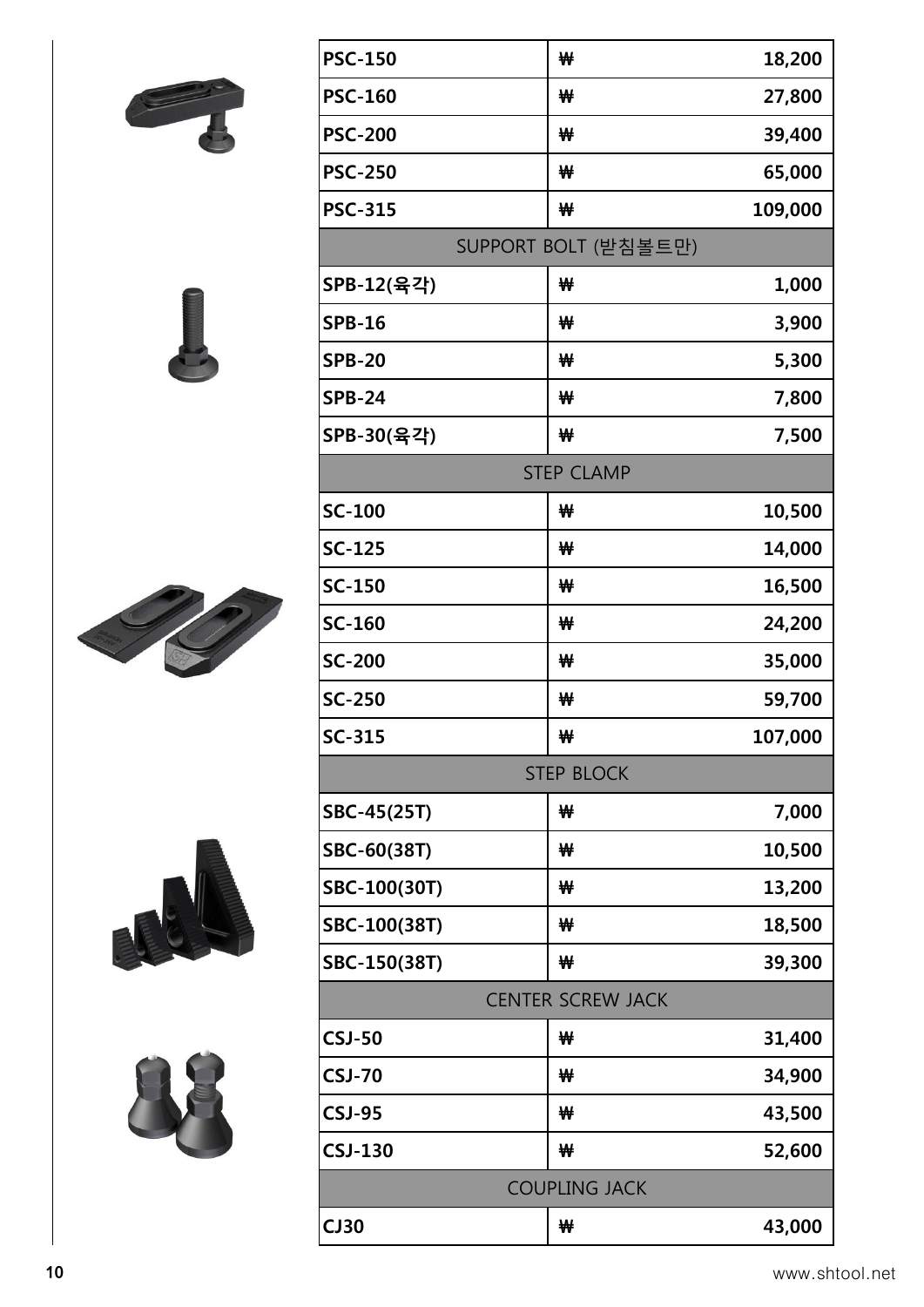|       |                | ADJUSTABLE SCREW JACK |         |
|-------|----------------|-----------------------|---------|
|       | <b>ASJ-190</b> | ₩                     | 142,000 |
|       | <b>ASJ-440</b> | ₩                     | 250,000 |
|       | ASJ-635        | ₩                     | 320,000 |
|       | <b>ASJ-945</b> |                       | 단종제품    |
|       |                | <b>TIP SCREW PAD</b>  |         |
|       | <b>TSP-1</b>   |                       |         |
|       | TSP-2          |                       |         |
| COOOL | TSP-3          | ₩                     | 9,600   |
|       | <b>TSP-4</b>   |                       |         |
|       | <b>TSP-5</b>   |                       |         |
|       |                | FLAT WASHER (평와샤)     |         |
|       | <b>FW-12</b>   | ₩                     | 1,400   |
|       | <b>FW-14</b>   | ₩                     | 1,400   |
|       | <b>FW-16</b>   | ₩                     | 1,500   |
|       | <b>FW-18</b>   | ₩                     | 1,700   |
|       | <b>FW-20</b>   | ₩                     | 1,800   |

**CJ140 ₩ 84,000**

**CJ40 ₩ 37,000**

**CJ50 ₩ 41,000**

**CJ100 ₩ 48,000**

**CJ200 ₩ 68,000**

**CJ400 ₩ 86,000**

**CJ200 SET ₩ 321,000**

**CJ400 SET ₩ 407,000**

HEAVY SCREW JACK

**HSJ-140 ₩ 62,000**

**HSJ-200 ₩ 69,000**

**HSJ-320 ₩ 105,000**

**HSJ-550 ₩ 125,000**

**HSJ-300 ₩ 150,000**

**HSJ-460 ₩ 190,000**





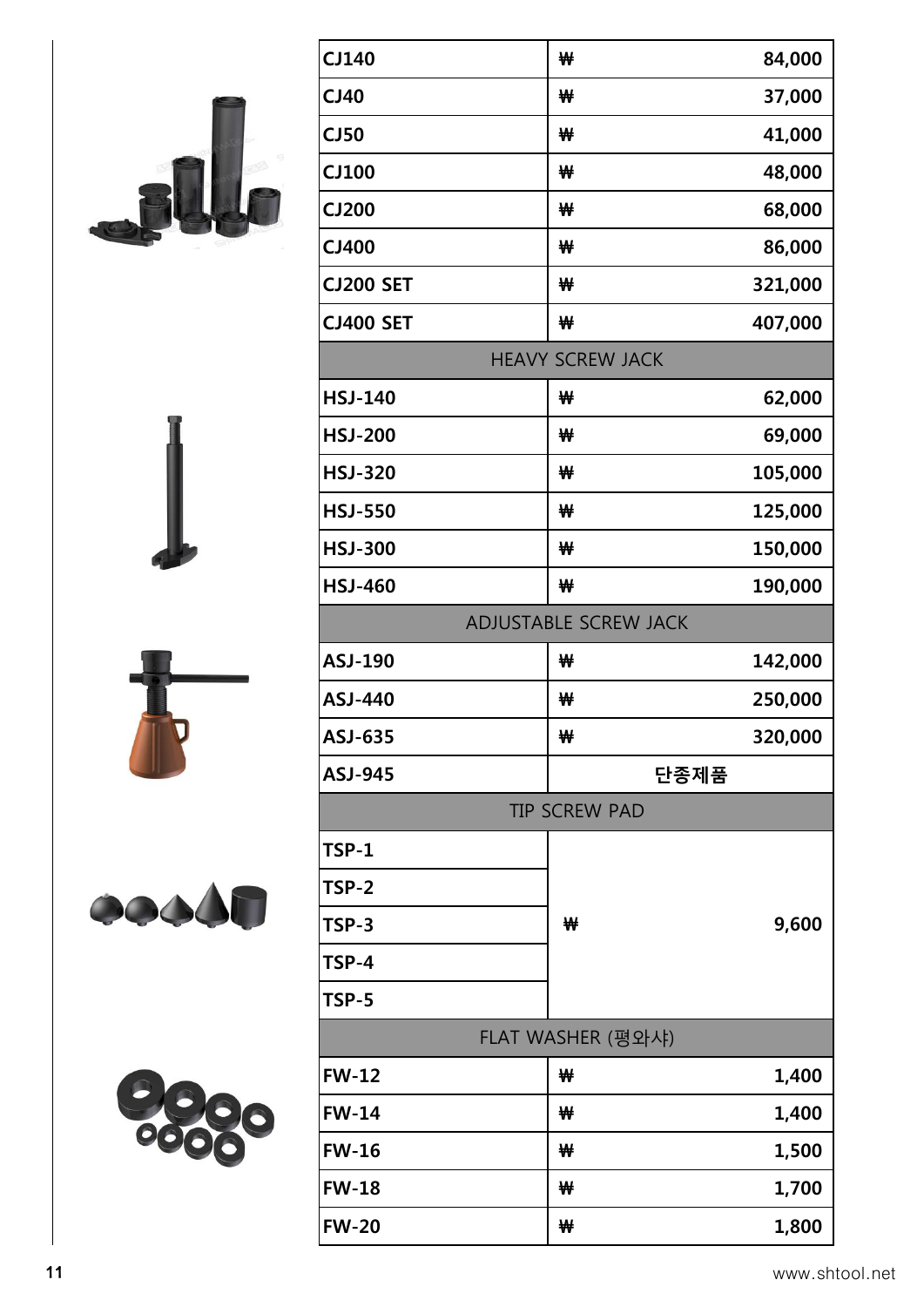| <b>FW-22</b>    | ₩                 | 2,200   |  |
|-----------------|-------------------|---------|--|
| <b>FW-24</b>    | ₩                 | 2,500   |  |
| <b>FW-27</b>    | ₩                 | 3,100   |  |
| <b>FW-30</b>    | ₩                 | 3,800   |  |
|                 | <b>U-CLAMP</b>    |         |  |
| $UC-160(16)$    | ₩                 | 38,000  |  |
| $UC-200(16)$    | ₩                 | 41,000  |  |
| $US-200(18)$    | ₩                 | 46,000  |  |
| $UC-200(20)$    | ₩                 | 54,000  |  |
| $UC-200(24)$    | ₩                 | 66,000  |  |
| $UC-250(18)$    | ₩                 | 59,000  |  |
| $UC-250(20)$    | ₩                 | 68,000  |  |
| $UC-250(24)$    | ₩                 | 80,000  |  |
| $UC-320(20)$    | ₩                 | 102,000 |  |
| $UC-320(24)$    | ₩                 | 106,000 |  |
| $UC-320(27-30)$ | ₩                 | 130,000 |  |
| $UC-400(20)$    | ₩                 | 148,000 |  |
| $UC-400(30)$    | ₩                 | 148,000 |  |
| $UC-500(20)$    | ₩                 | 156,000 |  |
| $UC-500(24)$    | ₩                 | 175,000 |  |
| $UC-500(30)$    | ₩                 | 192,000 |  |
|                 | <b>OPEN CLAMP</b> |         |  |
| $OC-200(16)$    | ₩                 | 47,000  |  |
| $OC-200(20)$    | ₩                 | 61,000  |  |
| $OC-250(18)$    | ₩                 | 65,000  |  |
| $OC-250(20)$    | ₩                 | 67,000  |  |
| $OC-250(24)$    | ₩                 | 73,000  |  |
| OC-320(20)      | ₩                 | 91,000  |  |
| OC-320(24)      | ₩                 | 99,000  |  |
| OC-320(27-30)   | ₩                 | 146,000 |  |
| OC-400(27-30)   | ₩                 | 178,000 |  |
| PIN ENDED-CLAMP |                   |         |  |
|                 |                   |         |  |



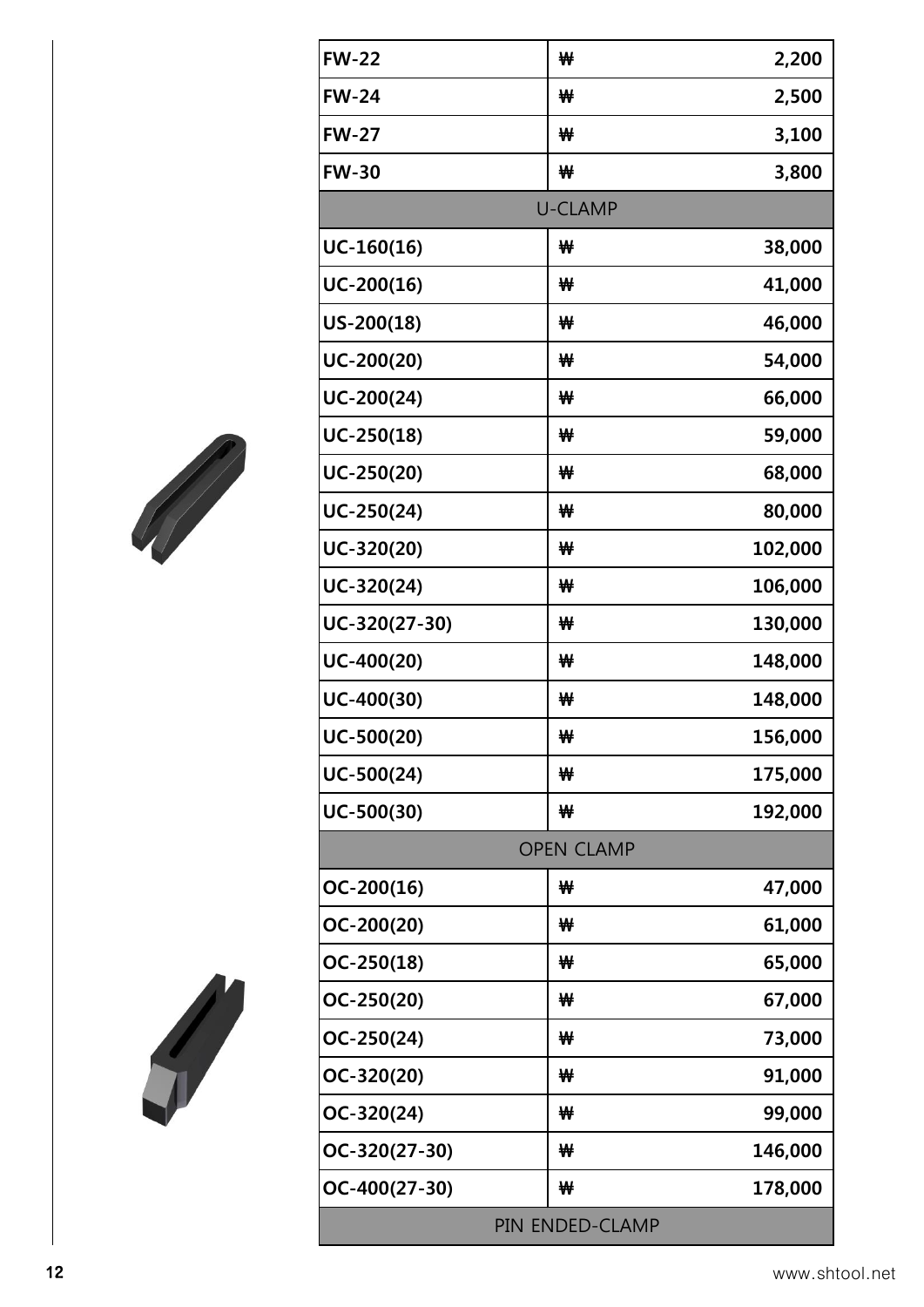| PEC-200(16)<br>49,000<br>₩<br>63,000<br>PEC-250(18)<br>₩<br>73,000<br>PEC-250(20)<br>₩<br>79,000<br>PEC-250(24)<br>₩<br>98,000<br>PEC-320(20)<br>₩<br>PEC-320(24)<br>104,000<br>₩<br>146,000<br>PEC-320(27-30)<br>₩<br>PEC-400(27-30)<br>172,000<br>₩<br>Z-CLAMP<br>ZC-125(16)<br>43,000<br>₩<br>54,000<br>ZC-160(18)<br>₩<br>60,000<br>ZC-160(20)<br>₩<br>ZC-200(20)<br>82,000<br>₩<br>ZC-200(24)<br>82,000<br>₩<br>ZC-250(24)<br>125,000<br>₩<br>ZC-320(27-30)<br>180,000<br>₩<br><b>SCREW JACK</b><br>$SJ-45$<br>₩<br>25,000<br>$SJ-55$<br>25,500<br>₩<br><b>SJ-70</b><br>29,500<br>₩<br><b>SJ-95</b><br>36,000<br>₩<br>SJ-130<br>39,000<br>₩<br>SJ-180<br>48,000<br>₩<br>SJ-260<br>56,000<br>₩<br>SJ-350<br>104,500<br>₩<br>SJ-460<br>141,000<br>₩<br>SJ-580<br>164,000<br>₩<br><b>BSJ-95</b><br>69,500<br>₩<br><b>BSJ-130</b><br>73,500<br>₩<br><b>BSJ-180</b><br>94,500<br>₩<br>116,500<br><b>BSJ-260</b><br>₩<br><b>T-SLOT CHIP COVER</b> |  |  |  |  |  |
|--------------------------------------------------------------------------------------------------------------------------------------------------------------------------------------------------------------------------------------------------------------------------------------------------------------------------------------------------------------------------------------------------------------------------------------------------------------------------------------------------------------------------------------------------------------------------------------------------------------------------------------------------------------------------------------------------------------------------------------------------------------------------------------------------------------------------------------------------------------------------------------------------------------------------------------------------|--|--|--|--|--|
|                                                                                                                                                                                                                                                                                                                                                                                                                                                                                                                                                                                                                                                                                                                                                                                                                                                                                                                                                  |  |  |  |  |  |
|                                                                                                                                                                                                                                                                                                                                                                                                                                                                                                                                                                                                                                                                                                                                                                                                                                                                                                                                                  |  |  |  |  |  |
|                                                                                                                                                                                                                                                                                                                                                                                                                                                                                                                                                                                                                                                                                                                                                                                                                                                                                                                                                  |  |  |  |  |  |
|                                                                                                                                                                                                                                                                                                                                                                                                                                                                                                                                                                                                                                                                                                                                                                                                                                                                                                                                                  |  |  |  |  |  |
|                                                                                                                                                                                                                                                                                                                                                                                                                                                                                                                                                                                                                                                                                                                                                                                                                                                                                                                                                  |  |  |  |  |  |
|                                                                                                                                                                                                                                                                                                                                                                                                                                                                                                                                                                                                                                                                                                                                                                                                                                                                                                                                                  |  |  |  |  |  |
|                                                                                                                                                                                                                                                                                                                                                                                                                                                                                                                                                                                                                                                                                                                                                                                                                                                                                                                                                  |  |  |  |  |  |
|                                                                                                                                                                                                                                                                                                                                                                                                                                                                                                                                                                                                                                                                                                                                                                                                                                                                                                                                                  |  |  |  |  |  |
|                                                                                                                                                                                                                                                                                                                                                                                                                                                                                                                                                                                                                                                                                                                                                                                                                                                                                                                                                  |  |  |  |  |  |
|                                                                                                                                                                                                                                                                                                                                                                                                                                                                                                                                                                                                                                                                                                                                                                                                                                                                                                                                                  |  |  |  |  |  |
|                                                                                                                                                                                                                                                                                                                                                                                                                                                                                                                                                                                                                                                                                                                                                                                                                                                                                                                                                  |  |  |  |  |  |
|                                                                                                                                                                                                                                                                                                                                                                                                                                                                                                                                                                                                                                                                                                                                                                                                                                                                                                                                                  |  |  |  |  |  |
|                                                                                                                                                                                                                                                                                                                                                                                                                                                                                                                                                                                                                                                                                                                                                                                                                                                                                                                                                  |  |  |  |  |  |
|                                                                                                                                                                                                                                                                                                                                                                                                                                                                                                                                                                                                                                                                                                                                                                                                                                                                                                                                                  |  |  |  |  |  |
|                                                                                                                                                                                                                                                                                                                                                                                                                                                                                                                                                                                                                                                                                                                                                                                                                                                                                                                                                  |  |  |  |  |  |
|                                                                                                                                                                                                                                                                                                                                                                                                                                                                                                                                                                                                                                                                                                                                                                                                                                                                                                                                                  |  |  |  |  |  |
|                                                                                                                                                                                                                                                                                                                                                                                                                                                                                                                                                                                                                                                                                                                                                                                                                                                                                                                                                  |  |  |  |  |  |
|                                                                                                                                                                                                                                                                                                                                                                                                                                                                                                                                                                                                                                                                                                                                                                                                                                                                                                                                                  |  |  |  |  |  |
|                                                                                                                                                                                                                                                                                                                                                                                                                                                                                                                                                                                                                                                                                                                                                                                                                                                                                                                                                  |  |  |  |  |  |
|                                                                                                                                                                                                                                                                                                                                                                                                                                                                                                                                                                                                                                                                                                                                                                                                                                                                                                                                                  |  |  |  |  |  |
|                                                                                                                                                                                                                                                                                                                                                                                                                                                                                                                                                                                                                                                                                                                                                                                                                                                                                                                                                  |  |  |  |  |  |
|                                                                                                                                                                                                                                                                                                                                                                                                                                                                                                                                                                                                                                                                                                                                                                                                                                                                                                                                                  |  |  |  |  |  |
|                                                                                                                                                                                                                                                                                                                                                                                                                                                                                                                                                                                                                                                                                                                                                                                                                                                                                                                                                  |  |  |  |  |  |
|                                                                                                                                                                                                                                                                                                                                                                                                                                                                                                                                                                                                                                                                                                                                                                                                                                                                                                                                                  |  |  |  |  |  |
|                                                                                                                                                                                                                                                                                                                                                                                                                                                                                                                                                                                                                                                                                                                                                                                                                                                                                                                                                  |  |  |  |  |  |
|                                                                                                                                                                                                                                                                                                                                                                                                                                                                                                                                                                                                                                                                                                                                                                                                                                                                                                                                                  |  |  |  |  |  |
|                                                                                                                                                                                                                                                                                                                                                                                                                                                                                                                                                                                                                                                                                                                                                                                                                                                                                                                                                  |  |  |  |  |  |
|                                                                                                                                                                                                                                                                                                                                                                                                                                                                                                                                                                                                                                                                                                                                                                                                                                                                                                                                                  |  |  |  |  |  |
|                                                                                                                                                                                                                                                                                                                                                                                                                                                                                                                                                                                                                                                                                                                                                                                                                                                                                                                                                  |  |  |  |  |  |
|                                                                                                                                                                                                                                                                                                                                                                                                                                                                                                                                                                                                                                                                                                                                                                                                                                                                                                                                                  |  |  |  |  |  |
|                                                                                                                                                                                                                                                                                                                                                                                                                                                                                                                                                                                                                                                                                                                                                                                                                                                                                                                                                  |  |  |  |  |  |
|                                                                                                                                                                                                                                                                                                                                                                                                                                                                                                                                                                                                                                                                                                                                                                                                                                                                                                                                                  |  |  |  |  |  |